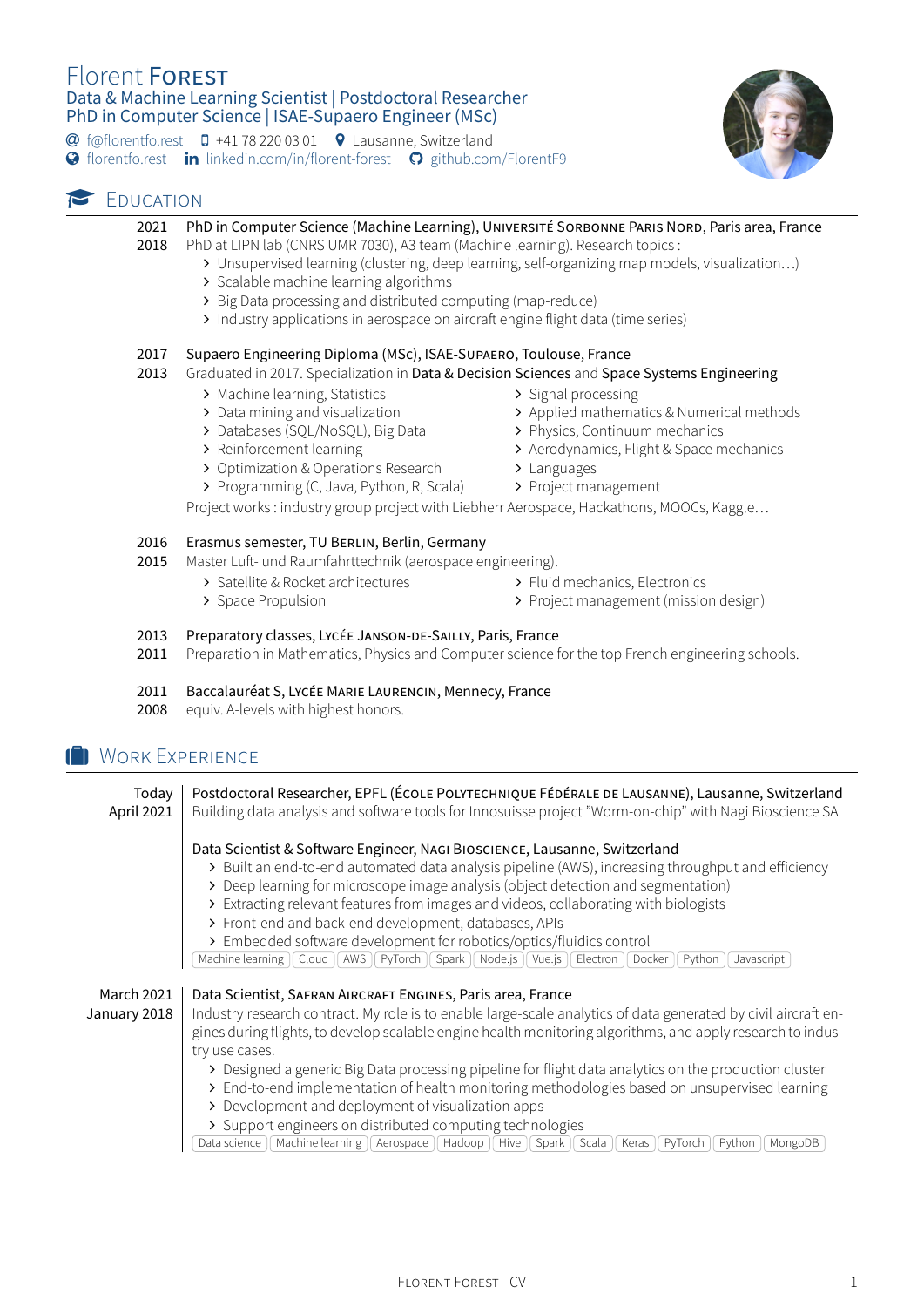| October 2017<br>April 2017              | Intern, AIRBUS - CENTRAL RESEARCH & TECHNOLOGY, Toulouse, France<br>I studied and applied various Artificial Intelligence methods to extract and query information from unstruc-<br>tured technical documents (scanned PDF, text, images) for cognitive assistant applications.<br>> Deep learning (computer vision, natural language processing), chatbot<br>> Design and development of a Polymer web application for data annotation and prediction<br>> Reading research articles<br>Deep learning   Python   Keras   TensorFlow   spaCy   Rasa NLU   HTML/CSS   Javascript   Polymer   MongoDB   REST |                                   |                                                                       |  |
|-----------------------------------------|------------------------------------------------------------------------------------------------------------------------------------------------------------------------------------------------------------------------------------------------------------------------------------------------------------------------------------------------------------------------------------------------------------------------------------------------------------------------------------------------------------------------------------------------------------------------------------------------------------|-----------------------------------|-----------------------------------------------------------------------|--|
| August 2016<br><b>March 2016</b>        | Intern, CNES (FRENCH SPACE CENTER), Toulouse, France<br>Implementation and validation of a Manual Thrust mode in an AOCS (Attitude and Orbit Control System)<br>simulator, in order to analyze end-of-life experiments on the CoRoT satellite (PROTEUS family).<br>Space mechanics   Signal processing   Matlab   Simulink                                                                                                                                                                                                                                                                                 |                                   |                                                                       |  |
| <b>June 2015</b><br>February 2015       | Intern, IRAP (RESEARCH INSTITUTE IN ASTROPHYSICS AND PLANETOLOGY, Toulouse, France<br>Contributed to developing an open-source scientific library enabling astrophysicists to perform statistical<br>analysis of gamma ray data measured by telescopes.<br>Astrophysics $\left  \begin{array}{c} C++ \end{array} \right $ Python $\left  \begin{array}{c} G \end{array} \right $                                                                                                                                                                                                                           |                                   |                                                                       |  |
| <b>July 2014</b>                        | Intern, ONERA (FRENCH AEROSPACE LAB), Toulouse, France<br>Development of real-time software and deployment on Linux embedded systems.<br>Embedded systems C   Linux<br>$\equiv$ SKILLS<br>LANGUAGES                                                                                                                                                                                                                                                                                                                                                                                                        |                                   |                                                                       |  |
|                                         |                                                                                                                                                                                                                                                                                                                                                                                                                                                                                                                                                                                                            |                                   | Scala, Python, R, Java, C, C++, Caml, Shell, Web (front-end/back-end) |  |
| French<br>German                        |                                                                                                                                                                                                                                                                                                                                                                                                                                                                                                                                                                                                            | Programming<br>Tools & Frameworks | Hadoop, Spark, PyTorch, Keras, TensorFlow, scikit-learn, pandas       |  |
| English                                 |                                                                                                                                                                                                                                                                                                                                                                                                                                                                                                                                                                                                            | <b>Databases</b>                  | SQL, Hive, Athena, Postgres, MongoDB                                  |  |
| Spanish                                 | $\bigcirc$ OOO                                                                                                                                                                                                                                                                                                                                                                                                                                                                                                                                                                                             | Collaborative & DevOps            | Git, CI/CD, Docker, Artifactory/Nexus                                 |  |
| Chinese                                 | $\bullet$ 0000                                                                                                                                                                                                                                                                                                                                                                                                                                                                                                                                                                                             | Cloud                             | AWS (S3, EC2, SageMaker, Lambda, RDS, Athena, SFN)                    |  |
|                                         |                                                                                                                                                                                                                                                                                                                                                                                                                                                                                                                                                                                                            | <b>OS</b>                         | GNU/Linux, Windows                                                    |  |
|                                         |                                                                                                                                                                                                                                                                                                                                                                                                                                                                                                                                                                                                            | <b>ML Applications</b>            | Computer Vision, Natural Language Processing,                         |  |
|                                         |                                                                                                                                                                                                                                                                                                                                                                                                                                                                                                                                                                                                            |                                   | Time Series (sensor signals), Audio/Speech processing                 |  |
|                                         |                                                                                                                                                                                                                                                                                                                                                                                                                                                                                                                                                                                                            | Industries                        | Aerospace, Life sciences/Biotechnologies                              |  |
| PUBLICATIONS                            |                                                                                                                                                                                                                                                                                                                                                                                                                                                                                                                                                                                                            |                                   |                                                                       |  |
| $\mathbf C$ florentfo.rest/publications |                                                                                                                                                                                                                                                                                                                                                                                                                                                                                                                                                                                                            |                                   |                                                                       |  |

| A GENERIC AND SCALABLE PIPELINE FOR LARGE-SCALE ANALYTICS OF CONTINUOUS AIRCRAFT ENGINE DATA<br>IEEE International Conference on Big Data 2018                                     |      |  |  |  |
|------------------------------------------------------------------------------------------------------------------------------------------------------------------------------------|------|--|--|--|
| DEEP EMBEDDED SOM: JOINT REPRESENTATION LEARNING AND SELF-ORGANIZATION<br>ESANN 2019 C github.com/FlorentF9/DESOM                                                                  |      |  |  |  |
| DEEP ARCHITECTURES FOR JOINT CLUSTERING AND VISUALIZATION WITH SELF-ORGANIZING MAPS<br>PAKDD 2019, Workshop on Learning Representations for Data Clustering                        |      |  |  |  |
| LARGE-SCALE VIBRATION MONITORING OF AIRCRAFT ENGINES FROM OPERATIONAL DATA USING SELF-ORGANIZED MODELS<br>Annual Conference of the PHM Society 2020                                | 2020 |  |  |  |
| SELECTING THE NUMBER OF CLUSTERS K WITH A STABILITY TRADE-OFF: AN INTERNAL VALIDATION CRITERION.<br>$\mathbf{C}$ arxiv.org/abs/2006.08530 $\mathbf{Q}$ github.com/FlorentF9/skstab | 2020 |  |  |  |
| AN INVARIANCE-GUIDED STABILITY CRITERION FOR TIME SERIES CLUSTERING VALIDATION.<br>International Conference on Pattern Recognition (ICPR) 2021                                     | 2021 |  |  |  |
| DEEP EMBEDDED SELF-ORGANIZING MAPS FOR JOINT REPRESENTATION LEARNING AND TOPOLOGY-PRESERVING CLUSTERING, 2021<br>Neural Computing and Applications                                 |      |  |  |  |
| COMPUTER ENVIRONMENT SYSTEM FOR MONITORING AIRCRAFT ENGINES<br>FR Patent FR3089501 / US Patent 17/299,249                                                                          | 2020 |  |  |  |